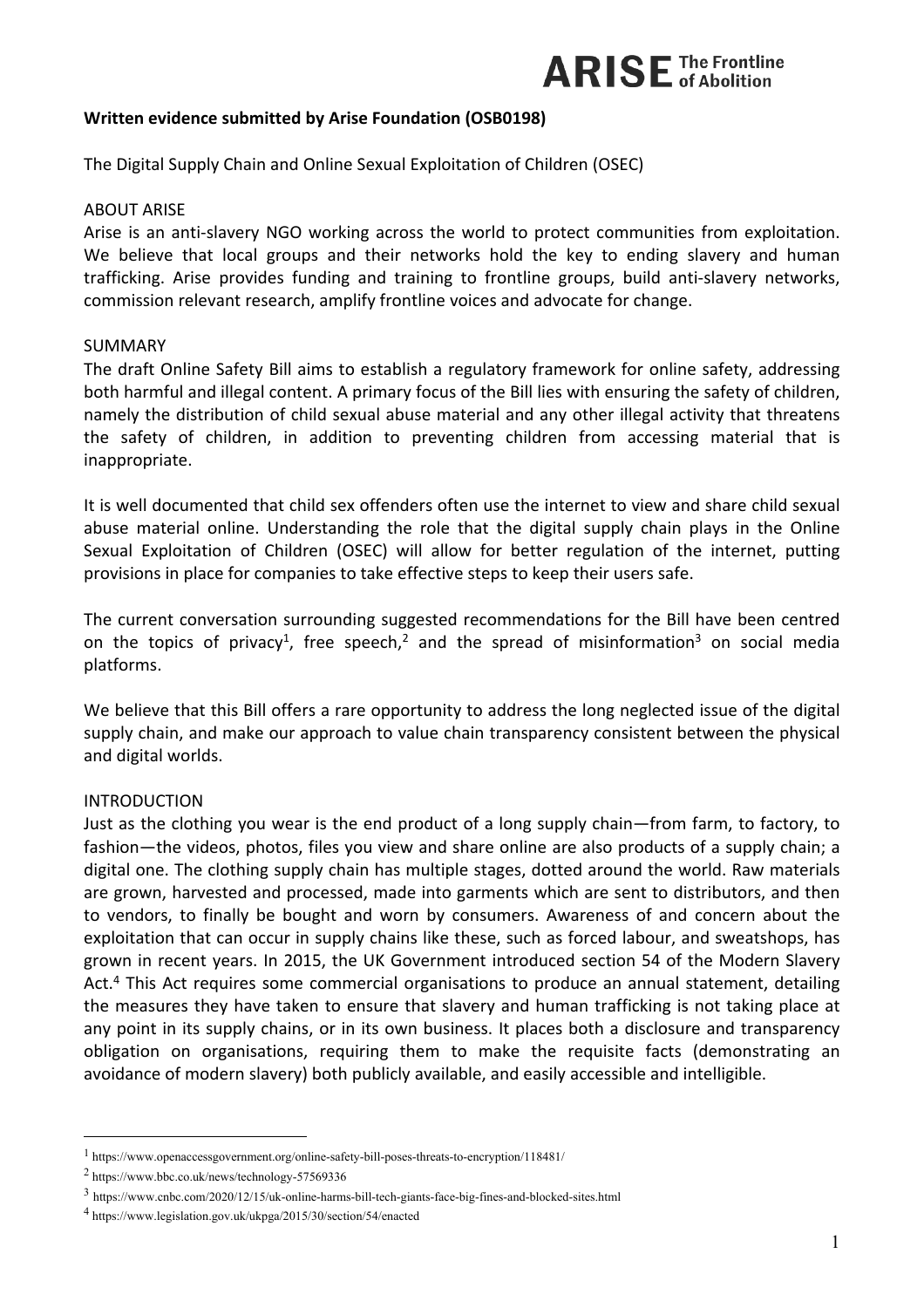The recent draft Online Safety Bill looked to impose a duty of care on websites hosting usergenerated content (including social media sites) to their users. It would require providers of these services to do more to tackle online harm, including the spread of child sexual exploitation abuse material (CSAM). It also invoked users 'right to freedom of expression, and would introduce greater protections for journalism and democratic political debate.<sup>5</sup>

Regulating the Internet is no easy task. It transcends borders, and cuts across some of the most complex and contentious political and social issues we face today. While many campaign for privacy rights and free speech to be upheld online, the rates of online sexual exploitation of children are on the rise.<sup>6</sup> Although increasingly effective technologies have been developed to fight OSEC, at a legislative level many players in the Internet supply chain are not held responsible for the abuse and exploitation their services enable.

A central problem facing any attempt to address OSEC is the tension between the greater protections needed to address it and privacy rights. In this report, we will address this tension, and make the case for more extensive Internet regulations to combat OSEC. We will begin by explaining the digital supply chain. We will then outline the exploitation that occurs on it—namely, OSEC, and the production and distribution of Child Sexual Abuse/Exploitation Material (CSAM/CSEM). We will set out possible approaches to regulating it. After addressing concerns about privacy, we will make some recommendations related to the draft Online Harms Bill.

## THE DIGITAL SUPPLY CHAIN

Information moves through the Internet as packets of data. This data is transmitted digitally, along optical fibre cables that run along sea beds and across continents, between "'point[s] of presence"'<sup>7</sup> – devices connected to the Internet. Each node of this vast, global network is identified by a unique string of numbers – an IP address. Like a postal address, IP addresses can tell you the origin of a packet of data, and its destination. A file you send from your computer will be linked to the IP address assigned to that computer, and it will go to the computer associated with the destination IP address. Similarly, a URL is the address for a website.

For this exposition of the digital supply chain, we will use the example of a video, recorded digitally and sent from one computer to another.

Packets of data begin their journey through the digital supply chain at a source—some supplier of information on the Internet. This supplier could be an individual sending out a video from their laptop, or a big server that many individuals are connecting to to access this video.<sup>8</sup>

Content is produced and captured in digital format; on a camera, or a smartphone. It is then uploaded onto a computer, and compressed to allow it to be stored and transmitted via broadband. If this digital media is hosted on a website, it may also be subject to quality control and digital asset management (publishing rights, or copyright).

<sup>5</sup> https://www.gov.uk/government/news/landmark-laws-to-keep-children-safe-stop-racial-hate-and-protect-democracy-online-published

<sup>6</sup> https://www.iwf.org.uk/news/%E2%80%98definite-jump%E2%80%99-as-hotline-sees-50-increase-public-reports-of-online-child-sexual-abuseduring

<sup>7</sup> [Zittrain,](https://lawdigitalcommons.bc.edu/cgi/viewcontent.cgi?article=2234&context=bclr) [J.](https://lawdigitalcommons.bc.edu/cgi/viewcontent.cgi?article=2234&context=bclr) [\(2003\)](https://lawdigitalcommons.bc.edu/cgi/viewcontent.cgi?article=2234&context=bclr) ['](https://lawdigitalcommons.bc.edu/cgi/viewcontent.cgi?article=2234&context=bclr)[Internet](https://lawdigitalcommons.bc.edu/cgi/viewcontent.cgi?article=2234&context=bclr) [Points](https://lawdigitalcommons.bc.edu/cgi/viewcontent.cgi?article=2234&context=bclr) [of](https://lawdigitalcommons.bc.edu/cgi/viewcontent.cgi?article=2234&context=bclr) [Control](https://lawdigitalcommons.bc.edu/cgi/viewcontent.cgi?article=2234&context=bclr)['](https://lawdigitalcommons.bc.edu/cgi/viewcontent.cgi?article=2234&context=bclr)[,](https://lawdigitalcommons.bc.edu/cgi/viewcontent.cgi?article=2234&context=bclr) *[Boston](https://lawdigitalcommons.bc.edu/cgi/viewcontent.cgi?article=2234&context=bclr) [College](https://lawdigitalcommons.bc.edu/cgi/viewcontent.cgi?article=2234&context=bclr) [Law](https://lawdigitalcommons.bc.edu/cgi/viewcontent.cgi?article=2234&context=bclr) [Review,](https://lawdigitalcommons.bc.edu/cgi/viewcontent.cgi?article=2234&context=bclr)* [44](https://lawdigitalcommons.bc.edu/cgi/viewcontent.cgi?article=2234&context=bclr) [\(2\):](https://lawdigitalcommons.bc.edu/cgi/viewcontent.cgi?article=2234&context=bclr) p.656.

<sup>&</sup>lt;sup>8</sup> A server is essentially a computer programme, often run on large computers that many users can connect to, that provides a particular service to users. For example, when you go to a website on your web browser, you connect (over the internet) to a web server which pulls up the website you want. Web servers store IP addresses, and contain all a website's data and run the software for it. Similarly, you connect to a media server to stream a video, or an email server to send and receive emails.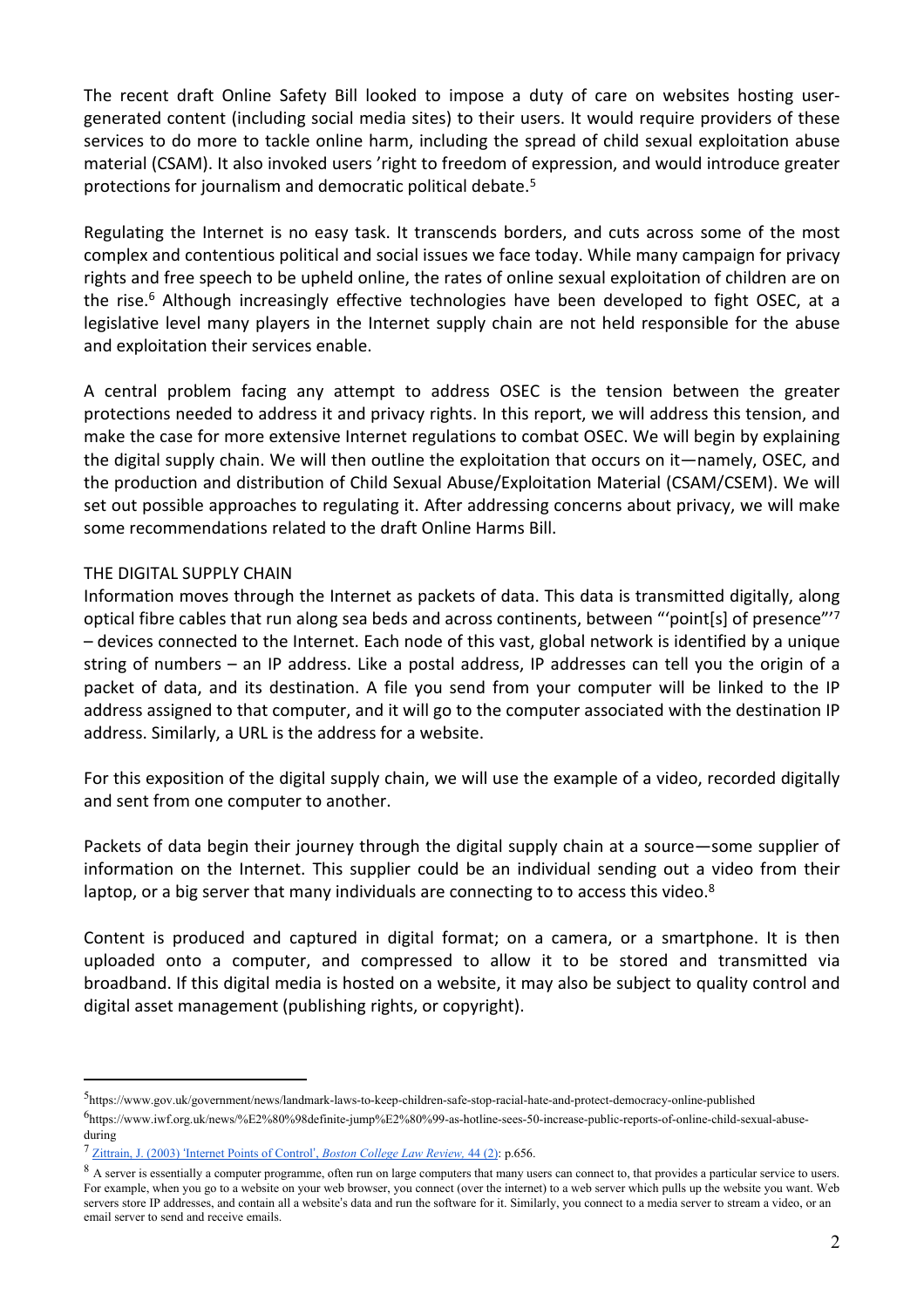Next, the video (or packet of data) passes through the Internet Service Provider (ISP) to which the source computer is connected. An Internet Service Provider connects computers, or other devices, to the Internet, transmitting digital signals carried by fibre optic cables through a router which provides internet connection, either through wires or wirelessly. In this way, the ISP acts as the gateway to the Internet.

The video then travels through the "middle"<sup>9</sup> of the Internet. This virtual space, sometimes referred to as 'the cloud', is where multiple, smaller networks and ISPs come together to 'logically construct the single Internet'.<sup>10</sup> Here, the video is passed between ISPs until it reaches the ISP linked to its destination—the recipient computer to which the ISP is connected. The video is then processed by this 'destination ISP'.<sup>11</sup> Finally, it is transmitted from the ISP to the IP address to which it was sent. Behind this IP address is another individual who has either requested, or is simply receiving this packet of data from the sender.

# ONLINE EXPLOITATION

At any one time, around 750,000 people are looking to engage with children in sexual activities online.<sup>12</sup> Children make up one third of internet users worldwide.<sup>13</sup> During the pandemic, remote schooling has meant that children are spending more time online than ever. The Internet Watch Foundation (IWF) reported a 50% increase in the number of reports of child sexual abuse online during the first lockdown period in 2020, compared to the same time the previous year.<sup>14</sup> IWF also

[OSEC](https://www.ijm.org/documents/Final-Public-Full-Report-5_20_2020.pdf) [Definition:](https://www.ijm.org/documents/Final-Public-Full-Report-5_20_2020.pdf) The production, for the purpose of online publication or transmission, of visual depictions (e.g., photos, videos, live streaming) of the sexual abuse or exploitation of a minor for a third party who is not in the physical presence of the victim, in exchange for compensation.

[Child](https://www.ijm.org/documents/Final-Public-Full-Report-5_20_2020.pdf) [Sexual](https://www.ijm.org/documents/Final-Public-Full-Report-5_20_2020.pdf) [Exploitation](https://www.ijm.org/documents/Final-Public-Full-Report-5_20_2020.pdf) [Material](https://www.ijm.org/documents/Final-Public-Full-Report-5_20_2020.pdf) [\(CSEM\):](https://www.ijm.org/documents/Final-Public-Full-Report-5_20_2020.pdf) Any visual or audio representation of minors (under 18) engaged in sexual activity or of minors engaging in lewd or erotic behavior recorded, produced and/or published to arouse the viewer's sexual interest. Child sexual abuse material (CSAM), which depicts the contact sexual abuse of a child, is a subset of CSEM.

recorded 8.8 million attempts by UK internet users alone to access child sexual abuse materials during April 2020.<sup>15</sup> This is an acceleration of a trend that had already emerged prior to the pandemic.<sup>16</sup>

This is a global problem that transcends national borders and jurisdictions. Indeed, the IWF has highlighted that much of the illegal content accessed by individuals in the UK is hosted on URLs in other countries. Following the publication of the government's Online Harms White Paper in April 2019, IWF pointed out that, although the legislation proposed was significant, it only applied to the

<sup>9</sup> [Zittrain,](https://lawdigitalcommons.bc.edu/cgi/viewcontent.cgi?article=2234&context=bclr) [J.](https://lawdigitalcommons.bc.edu/cgi/viewcontent.cgi?article=2234&context=bclr) [\(2003\)](https://lawdigitalcommons.bc.edu/cgi/viewcontent.cgi?article=2234&context=bclr) ['](https://lawdigitalcommons.bc.edu/cgi/viewcontent.cgi?article=2234&context=bclr)[Internet](https://lawdigitalcommons.bc.edu/cgi/viewcontent.cgi?article=2234&context=bclr) [Points](https://lawdigitalcommons.bc.edu/cgi/viewcontent.cgi?article=2234&context=bclr) [of](https://lawdigitalcommons.bc.edu/cgi/viewcontent.cgi?article=2234&context=bclr) [Control](https://lawdigitalcommons.bc.edu/cgi/viewcontent.cgi?article=2234&context=bclr)['](https://lawdigitalcommons.bc.edu/cgi/viewcontent.cgi?article=2234&context=bclr)[,](https://lawdigitalcommons.bc.edu/cgi/viewcontent.cgi?article=2234&context=bclr) *[Boston](https://lawdigitalcommons.bc.edu/cgi/viewcontent.cgi?article=2234&context=bclr) [College](https://lawdigitalcommons.bc.edu/cgi/viewcontent.cgi?article=2234&context=bclr) [Law](https://lawdigitalcommons.bc.edu/cgi/viewcontent.cgi?article=2234&context=bclr) [Review,](https://lawdigitalcommons.bc.edu/cgi/viewcontent.cgi?article=2234&context=bclr)* [44](https://lawdigitalcommons.bc.edu/cgi/viewcontent.cgi?article=2234&context=bclr) [\(2\)](https://lawdigitalcommons.bc.edu/cgi/viewcontent.cgi?article=2234&context=bclr): p.656.

<sup>10</sup> [Zittrain,](https://lawdigitalcommons.bc.edu/cgi/viewcontent.cgi?article=2234&context=bclr) [J.](https://lawdigitalcommons.bc.edu/cgi/viewcontent.cgi?article=2234&context=bclr) [\(2003\)](https://lawdigitalcommons.bc.edu/cgi/viewcontent.cgi?article=2234&context=bclr) ['](https://lawdigitalcommons.bc.edu/cgi/viewcontent.cgi?article=2234&context=bclr)[Internet](https://lawdigitalcommons.bc.edu/cgi/viewcontent.cgi?article=2234&context=bclr) [Points](https://lawdigitalcommons.bc.edu/cgi/viewcontent.cgi?article=2234&context=bclr) [of](https://lawdigitalcommons.bc.edu/cgi/viewcontent.cgi?article=2234&context=bclr) [Control](https://lawdigitalcommons.bc.edu/cgi/viewcontent.cgi?article=2234&context=bclr)['](https://lawdigitalcommons.bc.edu/cgi/viewcontent.cgi?article=2234&context=bclr)[,](https://lawdigitalcommons.bc.edu/cgi/viewcontent.cgi?article=2234&context=bclr) *[Boston](https://lawdigitalcommons.bc.edu/cgi/viewcontent.cgi?article=2234&context=bclr) [College](https://lawdigitalcommons.bc.edu/cgi/viewcontent.cgi?article=2234&context=bclr) [Law](https://lawdigitalcommons.bc.edu/cgi/viewcontent.cgi?article=2234&context=bclr) [Review,](https://lawdigitalcommons.bc.edu/cgi/viewcontent.cgi?article=2234&context=bclr)* [44](https://lawdigitalcommons.bc.edu/cgi/viewcontent.cgi?article=2234&context=bclr) [\(2\):](https://lawdigitalcommons.bc.edu/cgi/viewcontent.cgi?article=2234&context=bclr) p.656

<sup>11</sup> [Zittrain,](https://lawdigitalcommons.bc.edu/cgi/viewcontent.cgi?article=2234&context=bclr) [J.](https://lawdigitalcommons.bc.edu/cgi/viewcontent.cgi?article=2234&context=bclr) [\(2003\)](https://lawdigitalcommons.bc.edu/cgi/viewcontent.cgi?article=2234&context=bclr) ['](https://lawdigitalcommons.bc.edu/cgi/viewcontent.cgi?article=2234&context=bclr)[Internet](https://lawdigitalcommons.bc.edu/cgi/viewcontent.cgi?article=2234&context=bclr) [Points](https://lawdigitalcommons.bc.edu/cgi/viewcontent.cgi?article=2234&context=bclr) [of](https://lawdigitalcommons.bc.edu/cgi/viewcontent.cgi?article=2234&context=bclr) [Control](https://lawdigitalcommons.bc.edu/cgi/viewcontent.cgi?article=2234&context=bclr)['](https://lawdigitalcommons.bc.edu/cgi/viewcontent.cgi?article=2234&context=bclr)[,](https://lawdigitalcommons.bc.edu/cgi/viewcontent.cgi?article=2234&context=bclr) *[Boston](https://lawdigitalcommons.bc.edu/cgi/viewcontent.cgi?article=2234&context=bclr) [College](https://lawdigitalcommons.bc.edu/cgi/viewcontent.cgi?article=2234&context=bclr) [Law](https://lawdigitalcommons.bc.edu/cgi/viewcontent.cgi?article=2234&context=bclr) [Review,](https://lawdigitalcommons.bc.edu/cgi/viewcontent.cgi?article=2234&context=bclr)* [44](https://lawdigitalcommons.bc.edu/cgi/viewcontent.cgi?article=2234&context=bclr) [\(2\):](https://lawdigitalcommons.bc.edu/cgi/viewcontent.cgi?article=2234&context=bclr) p.657

<sup>12</sup> <https://www.end-violence.org/safe-online>

<sup>13</sup> https://www.end-violence.org/safe-online

<sup>14</sup>https://www.iwf.org.uk/news/%E2%80%98definite-jump%E2%80%99-as-hotline-sees-50-increase-public-reports-of-online-child-sexual-abuseduring

<sup>15</sup> Greierson, J. 'Watchdog reveals 8.8m attempts to access online child abuse in April', *The Guardian*, 20 Mat 2020, accessed at

https://www.theguardian.com/society/2020/may/20/watchdog-reveals-88m-attempts-to-access-online-child-abuse-in-april

<sup>&</sup>lt;sup>16</sup> IJM, 'Online Sexual Exploitation of Children in the Philippines: Analysis and Recommendations for Governments, Industry, and Civil Society ' (2020), p.64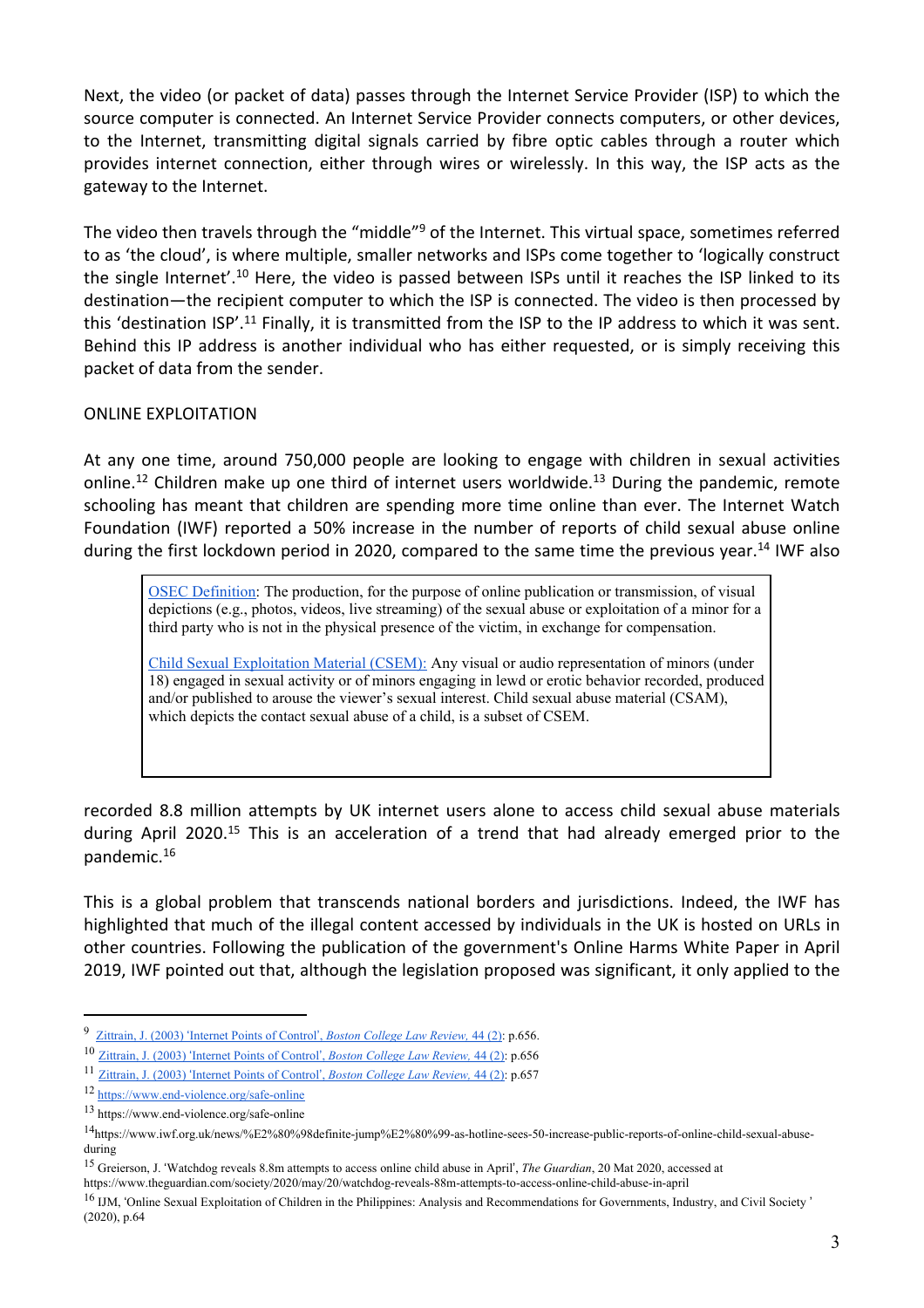UK.<sup>17</sup> The facilitators and perpetrators of child sexual abuse and exploitation are many miles away, far beyond the reach of the UK law enforcement. International Justice Mission (IJM) published a report last year on OSEC in the Philippines—'the largest known source of OSEC cases'<sup>18</sup> in the world. It found that the typical 'customers' were older, Western men.<sup>19</sup>

## FIGHTING OSEC

Given this explanation of the digital supply chain, there are three main points at which regulation and monitoring could be implemented.

*1. The source of the data*

Victor Julian, co-founder of the Underground Child Foundation (UCF), argued that the key to finding and prosecuting facilitators of OSEC, and protecting victims, is collaboration with local law enforcement and organisations on the ground.<sup>20</sup> In this respect, offline solutions may well be the most effective and sustainable.

Terres des Hommes developed Sweetie—a computer-animated young girl that was operated by Victor Julian for several years. Sweetie is used to communicate with and identify sexual predators online.<sup>21</sup> While it is effective in exposing perpetrators, and revealing the shocking scale of the demand for CSAM, it has not led to many more prosecutions. As Julian explained, Sweetie was operated by civilians, so the information gathered could not be used by law enforcement as legitimate evidence with which to prosecute offenders; it merely pointed them towards the possible perpetrators. Tilburg University produced a report detailing these legislative challenges faced in using investigative technologies such as Sweetie.<sup>22</sup>

At UCF, Julian still uses virtual agents like Sweetie to identify and locate victims and facilitators of OSEC. However, once victims and facilitators have been found, the focus of their work moves offline. UCF collaborates with NGOs and local authorities and organisations in source communities to raise awareness of the dangers of OSEC, build resilience and rescue both victims and those at risk. Julian pointed to poverty as the main driving factor that results in children falling victim to OSEC. Facilitators of OSEC are often relatives of the child, or friends of the family, and their incentives are predominantly financial.<sup>23</sup> <sup>24</sup>

*2. The destination*

<sup>20</sup> Interview with Victor Julian, 24th June 2021.

<sup>17</sup> Internet Watch Foundation (2019) Annual Report, p.4, accessed at https://www.iwf.org.uk/sites/default/files/reports/2020- 04/IWF\_Annual\_Report\_2020\_Low-res-Digital\_AW\_6mb.pdf

<sup>&</sup>lt;sup>18</sup> IJM, 'Online Sexual Exploitation of Children in the Philippines: Analysis and Recommendations for Governments, Industry, and Civil Society ' (2020), p.12

<sup>&</sup>lt;sup>19</sup> IJM, 'Online Sexual Exploitation of Children in the Philippines: Analysis and Recommendations for Governments, Industry, and Civil Society ' (2020), p.52.

Also DeMarco, J., Sharrock, S., Crowther, T., & Barnard, M. (2018). Behaviour and Characteristics of Perpetrators of Online-facilitated Child Sexual Abuse and Exploitation. NatCen Social Research Final Report

<sup>21</sup> https://www.terredeshommes.nl/en/programs/sweetie

<sup>22</sup> Schermer, B.W., Geogrieve, I, Van der Hof, S and Koops, B-J (2016) 'Legal Aspects of Sweet 2.0', *Tilburg University*.

<sup>&</sup>lt;sup>23</sup> IJM, 'Online Sexual Exploitation of Children in the Philippines: Analysis and Recommendations for Governments, Industry, and Civil Society ' (2020), p.12.

<sup>24</sup> IJM, 'Online Sexual Exploitation of Children in the Philippines: Analysis and Recommendations for Governments, Industry, and Civil Society ' (2020), p.56/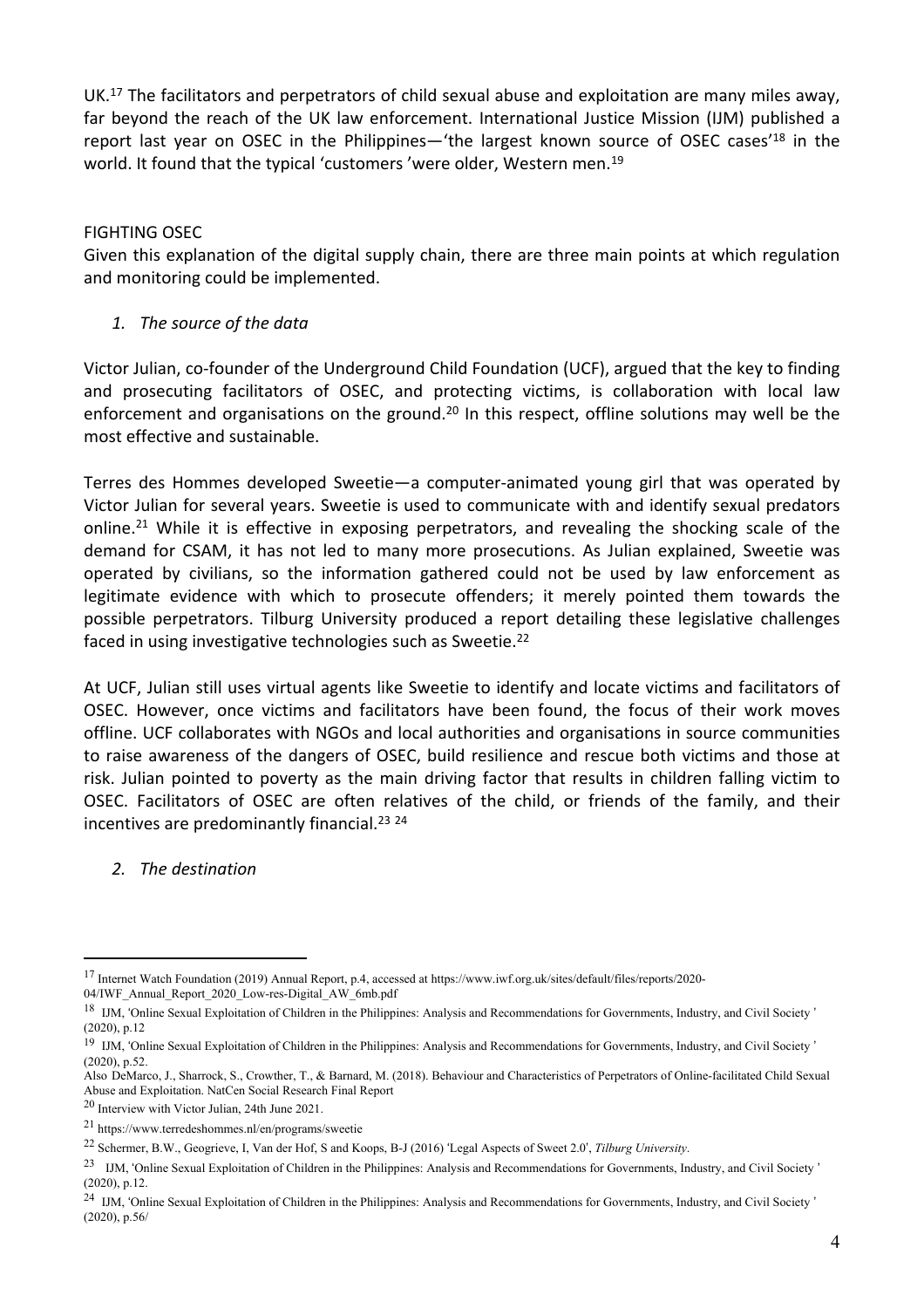Computers or smartphones can block or filter out CSAM online. These disruptive technologies can be implemented at the level of the browser. A browser is the programme on your computer that allows you to access websites. Popular browsers include Google Chrome, Firefox, Safari and Microsoft Edge. Blocks and filters can be installed in web browsers by individual users, meaning that illegal content and websites that host it will not show up in search results. However, leaving it up to the individual to install these does little to prevent access to those who are actively seeking out CSAM.

Google and Microsoft implemented blocking technology, disrupting searches for images of sexual abuse. This reduced the number of these searches by 67% over the course of a year, compared to a non-blocking search engine.<sup>25</sup> While it is possible for filtering software to be built directly into web browsers,<sup>26</sup> this is neither a legal requirement nor an industry norm. IWF found that 'dedicated sexual abuse websites'<sup>27</sup> that were blocked by most browsers could be accessed via the Tor browser which preserves users 'anonymity. Even Google 'returns 920 million videos on a search for "young porn"'.<sup>28</sup>

Victor Julian pointed to the possibility of pre-installing filters into devices themselves. He suggested that child-friendly smartphones could be created, with pre-installed age-verification technologies and other filters that would prevent children being groomed and exploited online (in the absence of a facilitator).

Microsoft has created PhotoDNA, a technology which detects and reports abuse images.<sup>29</sup> This has been used by organisations such as the National Centre for Missing and Exploited Children (NCMEC) and the Internet Watch Foundation (IWF) to block and remove CSAM online. Technologies such as PhotoDNA and Sweetie are very effective, but costly, which has limited their scalability.

# *3. Internet Service Providers*

Regulation can also be directed towards the middle of the digital supply chain—ISPs. As the conduit for packets of data travelling between users, connecting suppliers and consumers to the Internet, and also hosting online content (acting as Online Service Providers), ISPs are a key 'part of the distribution chain of child-abusive material'.<sup>30</sup> ISPs can filter content, or block access to IP addresses.

In the UK in 2013, default blocking of websites associated with containing illicit content, including pornography, was implemented by four major ISPs: BT, Sky, TalkTalk and Virgin Media.<sup>31</sup> However, customers were free to opt-out of this, resulting in an average of just 13% of new customers taking up the offer.<sup>32</sup> Among the customers who accepted the filtering, there were complaints of both over- and under-blocking. In some instances, websites offering support services for rape and domestic abuse victims were blocked. $33$  At the same time, between 5-35% of adult content continued to get past parental controls.<sup>34</sup>

<sup>25</sup> Koukopoulos, N. and Quayle, E. (2018) 'Deterrence of Online Child Sexual Abuse and Exploitation', *Policing*, 13 (3): p.353.

<sup>26</sup> [Zit](https://lawdigitalcommons.bc.edu/cgi/viewcontent.cgi?article=2234&context=bclr)train, J. (2003) 'Internet Points of Control', *Boston College Law Review,* 44 (2): p.669.

<sup>27</sup> Internet Watch Foundation, 'Annual Report 2020'

<sup>28</sup> Kristof, N, 'The Children of Pornhub', *The New York Times,* 4 December 2020.

<sup>29</sup> https://www.microsoft.com/en-us/photodna

<sup>30</sup> Eneman, M. (2010) 'Internet service provider (ISP) filtering of child-abusive material: A critical reflection on its effectiveness', *Journal of Sexual Aggression,* 16 (2): p.226

<sup>&</sup>lt;sup>31</sup> BBC News, 'Online pornography to be blocked by default, PM announces', 22 July 2013.

<sup>32</sup> Ofcom, 'Ofcom Report on Internet Safety Measures', 22 July 2014.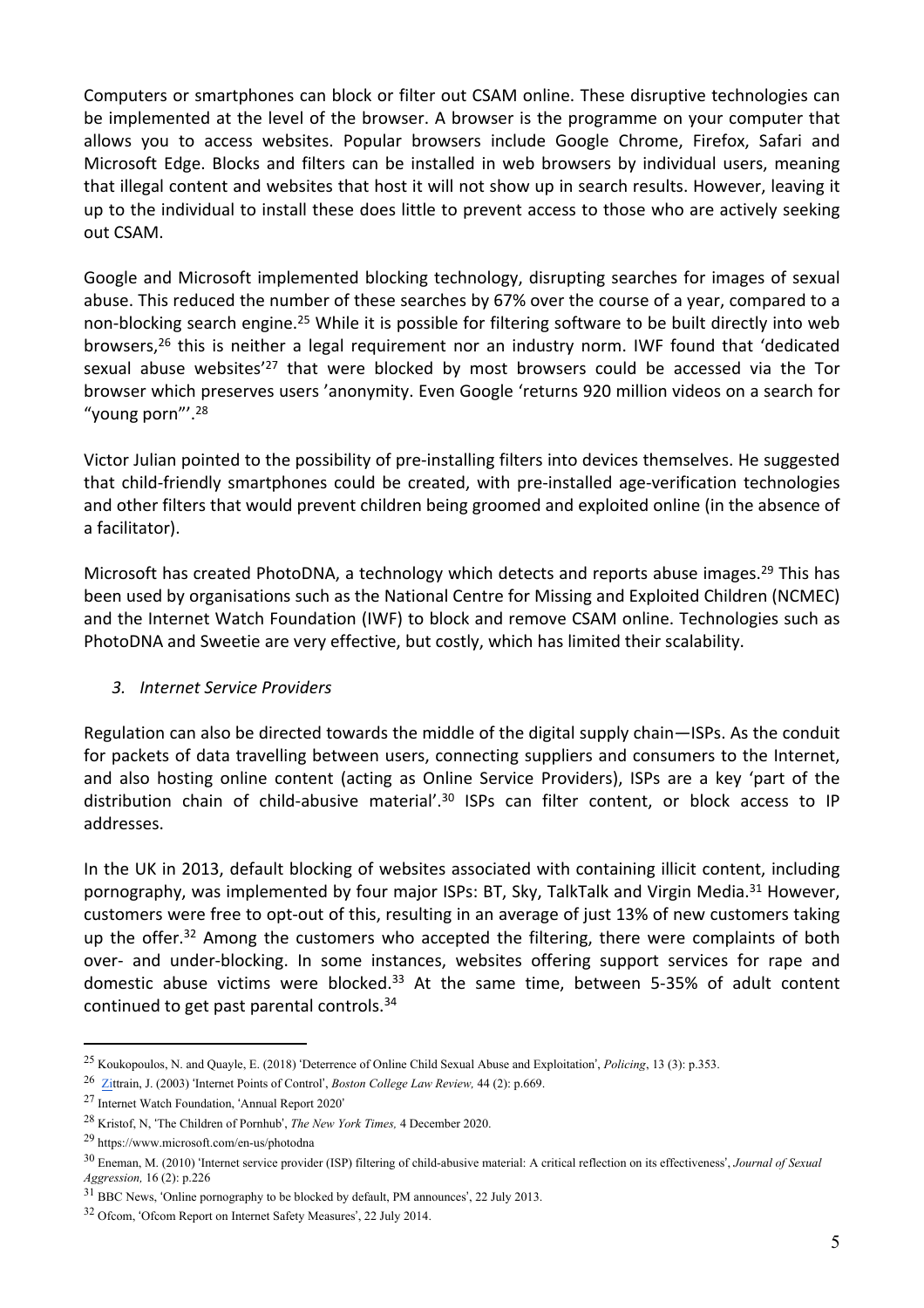The possibility of over-blocking has led to one of the main objections levelled against ISPs filtering and blocking content—that it is a form of censorship, and 'a threat to important civil liberties such as freedom of expression'.<sup>35</sup> It is important that there is full disclosure and transparency about which IP addresses are blocked by ISPs, and why. In the UK, the IWF is responsible for compiling the list of IP addresses to be blocked by ISPs. This argument is part of the wider debate that has arisen from the tension between online privacy rights and the monitoring and controls needed to combat OSEC.

### WOULD THIS BE THE BEGINNING OF THE END FOR INTERNET PRIVACY?

In recent years, privacy rights have been the focus of Internet regulation and the debates surrounding it. The introduction of GDPR in 2018 was a watershed moment for data protection, Facebook's CEO has been held to account on the global stage for violating his users 'privacy rights. Most recently, Apple has come under criticism for changes to its operating systems which attempt to address the balance between privacy and protection.<sup>36</sup> These changes have introduced two new features: CSAM detection for photos stored in iCloud, and 'Communication safety in Messages'<sup>37</sup> which scans images sent or received via Messages on any child account. Concerns have been raised about the apparent 'backdoor'<sup>38</sup> this creates—jeopardising the privacy of users 'messages and photos.

Apple has been quick to emphasise the safeguards it has in place to allay fears that authoritarian governments could exploit this loophole in Apple's encrypted services.<sup>39</sup> A question-and-answer document reassures Apple customers that the CSAM detection 'is designed to keep CSAM of iCloud Photos without providing information to Apple about any photos other than those that match known CSAM images',<sup>40</sup> and that Apple cannot gain access to communications as a result of the new safety feature for Messages.

This debate highlights a tension fundamental to Internet regulation—between privacy and protection. The former invokes the right to personal autonomy, to be free from monitoring and control, and the right to freedom of expression and opinion. But in centring arguments around these rights, the fundamental human rights underpinning protective Internet regulations risk being overlooked. The freedom of the individual is the cornerstone of any democracy. However, for democracy to work, the individual must sacrifice some freedoms so other rights can be upheld, and society can function. Your right to freedom from coercion is balanced against the right of *everyone* to be free from coercion (ergo we accept that murderers should be jailed). The right to freedom of expression stops at hate speech.

Similarly, our right to privacy cannot be illimitable. In the case of OSEC, a balance must be struck between preserving privacy and upholding the rights of the child. The UN Convention on the Rights

https://blog.oup.com/2014/01/protecting-children-from-hardcore-adult-content-online/

<sup>33</sup> Vincent, J., 'Abuse Support and Sex Education Sites Blocked by ISP's 'Porn Filters'', *The Independent,* 19 December 2013.

<sup>34</sup> Hörnle, J. (2014) 'Protecting children from hardcore adult content online', *Oxford University Press Blog*, accessed at

<sup>35</sup> Eneman, M. (2010) 'Internet service provider (ISP) filtering of child-abusive material: A critical reflection on its effectiveness', *Journal of Sexual Aggression,* 16 (2): p.224.

<sup>36</sup> McKinney, I. and Portnoy, E., 'Apple's Plan to "Think Different" About Encryption Opens a Backdoor to Your Private Life', *Electronic Frontier Foundation*, 5 August 2021.

<sup>37</sup> https://www.apple.com/child-safety/pdf/Expanded\_Protections\_for\_Children\_Frequently\_Asked\_Questions.pdf

<sup>38</sup> McKinney, I. and Portnoy, E., 'Apple's Plan to "Think Different" About Encryption Opens a Backdoor to Your Private Life', *Electronic Frontier Foundation*, 5 August 2021.

<sup>39</sup> BBC News, 'Apple defends new photo scanning child protection tech', 9 August 2021.

<sup>40</sup> [https://www.apple.com/child-safety/pdf/Expanded\\_Protections\\_for\\_Children\\_Frequently\\_Asked\\_Questions.pdf](https://www.apple.com/child-safety/pdf/Expanded_Protections_for_Children_Frequently_Asked_Questions.pdf), p.2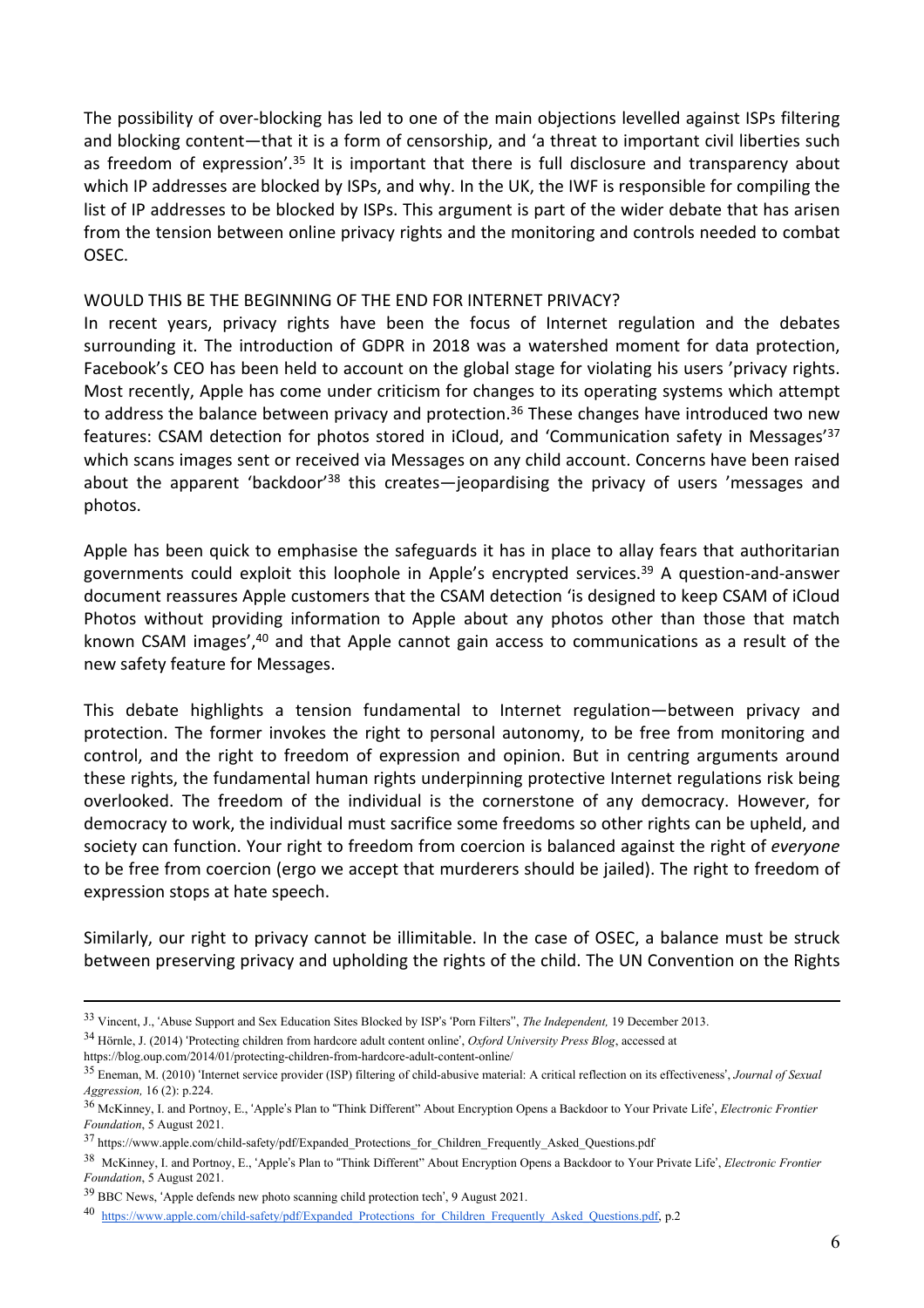of the Child sets out every child's basic human right to protection from violence, abuse, neglect and exploitation.<sup>41</sup> Those who resist the regulation and monitoring needed to stop the continued proliferation of OSEC must acknowledge that, to insist on their privacy rights in this way, is also to deny the children appearing in these images and videos their own right to privacy.<sup>42</sup> Put simply, failing to prevent access to OSEC is a failure to respect the basic human rights of children across the globe. As Apple has tried to show, increasing online protections does not by any means entail an end to user privacy.<sup>43</sup> In the ongoing debate around Internet regulation, it is important to remember that 'a privacy solution must be balanced with the reality that many members of the public use the internet for illegal and abusive conduct'. 44

<sup>41</sup> Articles 19 and 36, UN Convention on the Rights of the Child.

<sup>42</sup> Article 16, UN Convention on the Rights of the Child.

<sup>43</sup> https://www.apple.com/child-safety/pdf/Expanded Protections for Children Frequently Asked Questions.pdf

<sup>44</sup> https://www.missingkids.org/blog/2019/post-update/end-to-end-encryption